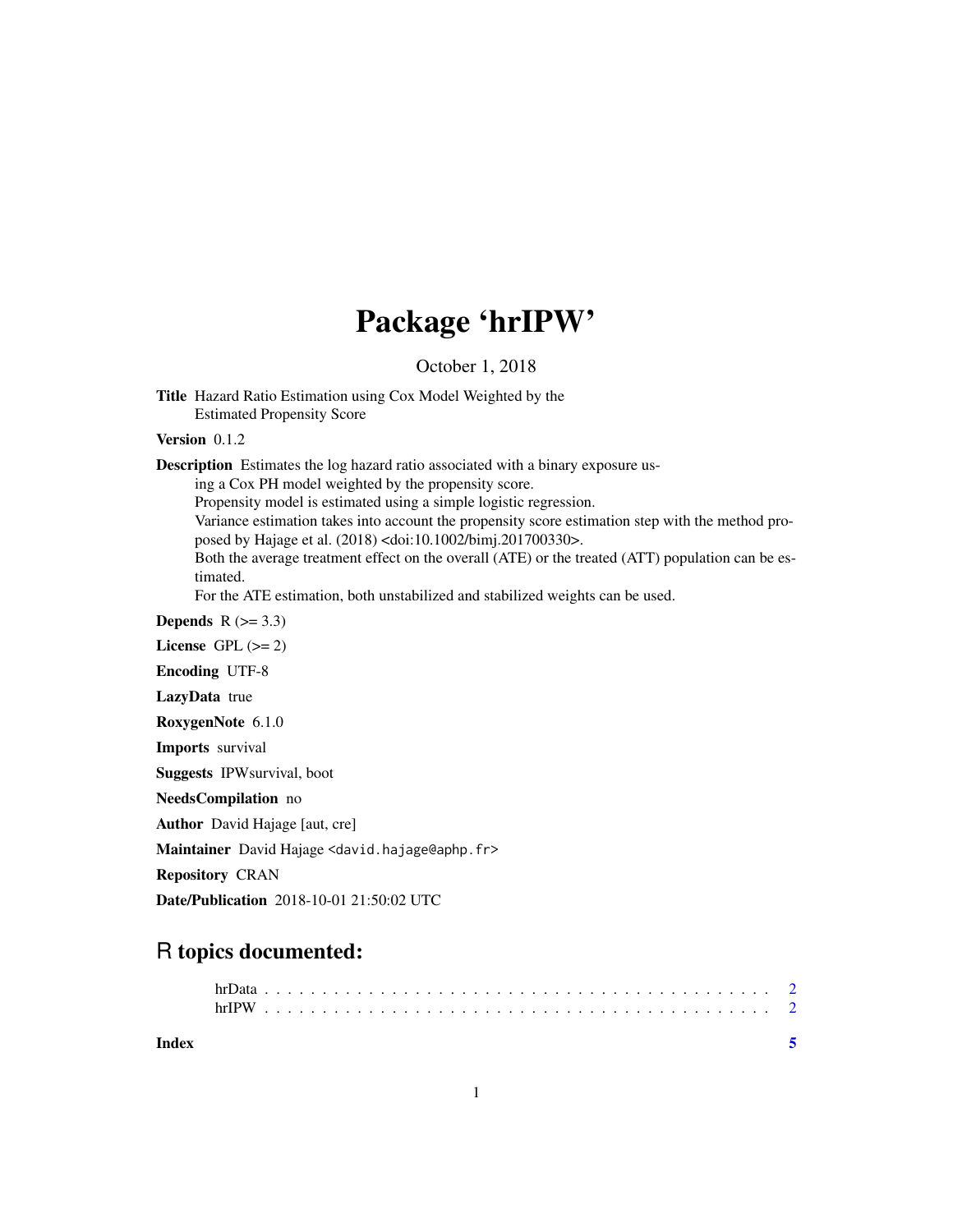<span id="page-1-0"></span>

#### Description

A simulated cohort with 9 confounders (X1 to X9), generated with the algorithm described in Hajage \*et al.\* (2018) doi: [10.1002/bimj.201700330.](http://doi.org/10.1002/bimj.201700330)

#### Usage

data(hrData)

#### Format

An object of class "data.frame".

#### References

Closed-form variance estimator for weighted propensity score estimators with survival outcome. Submitted to Statistics in Medicine (2017).

#### Examples

```
data(hrData, package = "hrIPW")
hrIPW(hrData, time = "time", status = "status", exposure = "Trt",
     variables = paste("X", 1:9, sep = ""), wtype = "ATE-stab")
```

| ı |  |  |
|---|--|--|
|---|--|--|

Hazard ratio estimation using Cox model weighted by the propensity *score*

#### Description

This function allows estimating the log hazard ratio associated with a binary exposure using a Cox PH model weighted by the propensity score. Propensity model is estimated using a simple logistic regression. Variance estimation takes into account the propensity score estimation step with the method proposed by Hajage *et al.* (2018) doi: [10.1002/bimj.201700330.](http://doi.org/10.1002/bimj.201700330) Both the average treatment effect on the overall (ATE) or the treated (ATT) population can be estimated. For ATE, both unstabilized and stabilized weights can be used. Ties are handled throught the Breslow approximation.

#### Usage

```
hrIPW(data, time, status, exposure, variables, wtype, alpha = 0.05)
```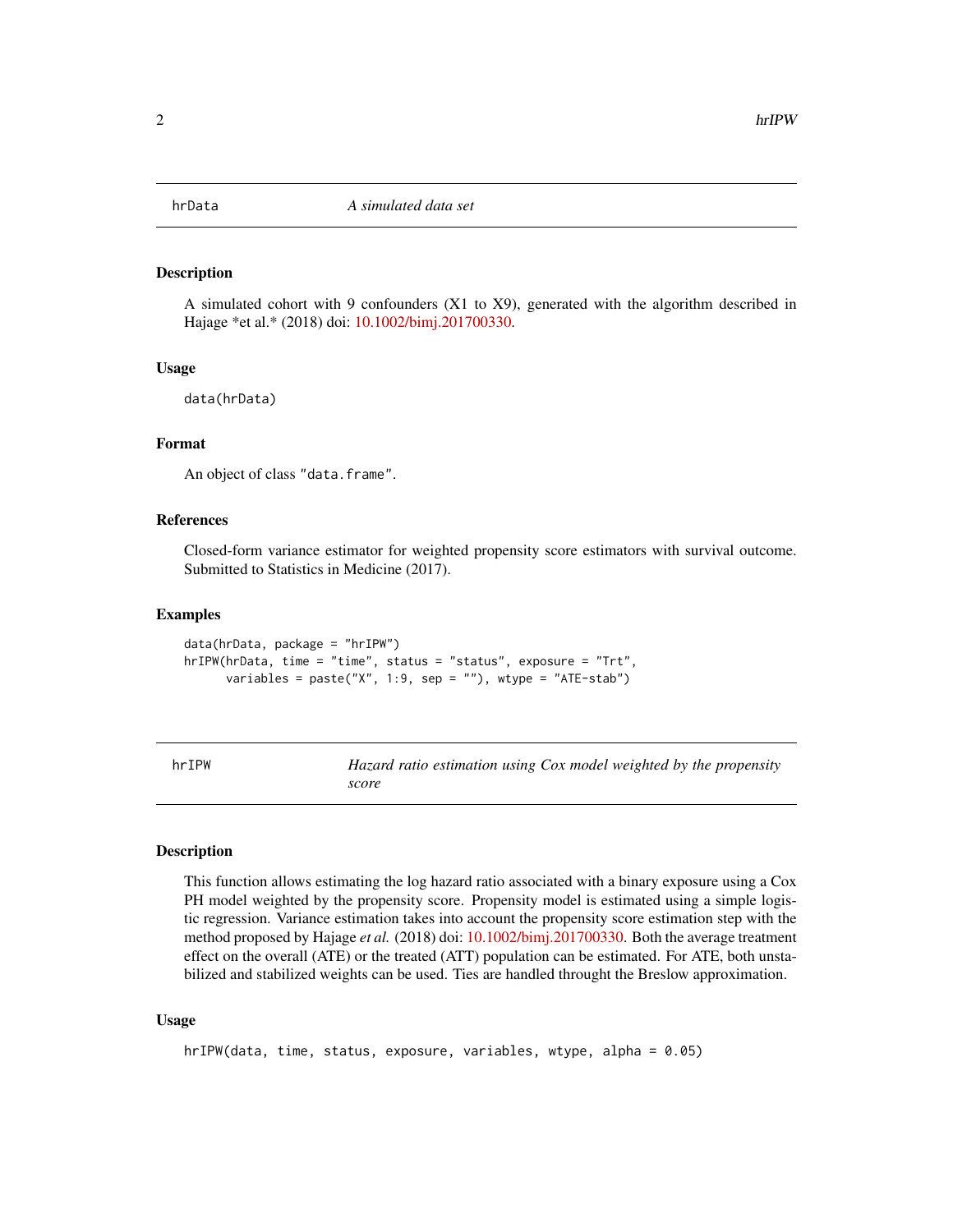#### hrIPW 3

#### **Arguments**

| data      | The data.frame to be analyzed.                                                                                                                                                                                                                                 |
|-----------|----------------------------------------------------------------------------------------------------------------------------------------------------------------------------------------------------------------------------------------------------------------|
| time      | A character string indicating the name of the follow up times column.                                                                                                                                                                                          |
| status    | A character string indicating the name of the failure column (0=right censored,<br>$1 = event$ ).                                                                                                                                                              |
| exposure  | A character string indicating the name of the exposure column (0=unexposed,<br>$1 =$ exposed).                                                                                                                                                                 |
| variables | A character vector indicating the names of the confounders to be accounted for<br>in the propensity model. Only numeric variables could be handled, so factors,<br>characters and other eligible classes should be expanded into dummy/indicator<br>variables. |
| wtype     | A character string indicating the type of weights that should be used ('ATE-<br>unstab' for unstabilized ATE weights, 'ATE-stab' for stabilized ATE weights,<br>or 'ATT' for ATT weights)                                                                      |
| alpha     | A numeric value indicating the (bilateral) alpha level used for the computation<br>of the confidence interval                                                                                                                                                  |

#### Value

A list with the following elements:

- coefficient: the log-HR associated with the exposure
- std: the standard error
- ciinf and cisup: lower and upper limits of the (1-alpha) condidence interval
- p.value: the p-value

#### References

Closed-form variance estimator for weighted propensity score estimators with survival outcome. Submitted to Statistics in Medicine (2017).

Austin PC. Variance estimation when using inverse probability of treatment weighting (IPTW) with survival analysis. Statistics in medicine, 30;35(30):5642-5655, 2016. <doi: 10.1002/sim.7084>

Lin DY, Wei LJ. The Robust Inference for the Cox Proportional Hazards Model. Journal of the American Statistical Association 84(408):1074-1078, 1989. <doi: 10.1080/01621459.1989.10478874>

#### Examples

```
## Using a simulated cohort
data(hrData, package = "hrIPW")
hrIPW(hrData, time = "time", status = "status", exposure = "Trt",
     variables = paste("X", 1:9, sep = ""), wtype = "ATE-stab")
# Standard error could be compared with the (robust) Lin's standard error
# which does not take into account the propensity score estimation step:
modT <- glm(Trt ~ X1 + X2 + X3 + X4 + X5 + X6 + X7 + X8 + X9, data = hrData, family = "binomial")
probT <- predict(modT, type = "response")
```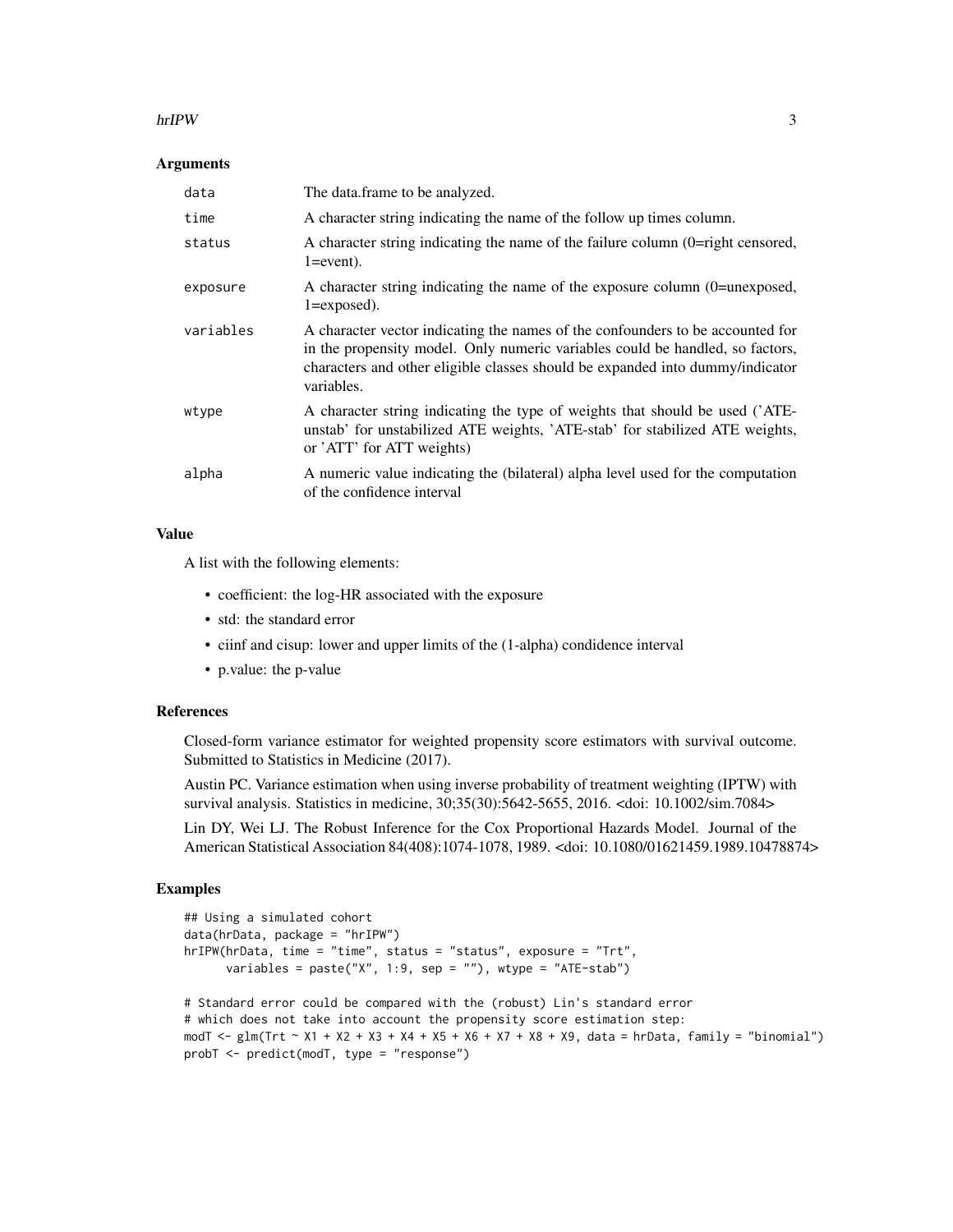```
hrData$w <- 1/ifelse(hrData$Trt == 1, probT, 1 - probT)
library(survival)
cosh(Surv(time, status) \sim Trt + cluster(id), data = hrData, method = "breslow", weights = w)# or with the bootstrap-based standard-error (see Austin 2016):
## Not run:
f.boot <- function(data, i, wtype) {
   df \leq data[i, ]
   modT <- glm(Trt ~ X1 + X2 + X3 + X4 + X5 + X6 + X7 + X8 + X9, data = df, family = "binomial")
   probT <- predict(modT, type = "response")
   df$w \leq 1/ifelse(df$Trt == 1, probT, 1 - probT)
    return(coxph(Surv(time, status) \sim Trt, data = df, weights = w)$coef)
}
library(boot); set.seed(1234)
rcoefs <- boot(data = hrData, statistic = f.boot, R = 500)$t
sd(rcoefs)
## End(Not run)
## Using the DIVAT data base (package IPWsurvival, to be installed)
data(DIVAT, package = "IPWsurvival")
hrIPW(data = DIVAT, time = "times", status = "failures", exposure = "ecd",
      variables = c("age", "hla", "retransplant"), wtype = "ATE-unstab")
# Standard error could be compared with the (robust) Lin's standard error
# which does not take into account the propensity score estimation step:
modT <- glm(ecd ~ age + hla + retransplant, data = DIVAT, family = "binomial")
probT <- predict(modT, type = "response")
DIVAT$w <- 1/ifelse(DIVAT$ecd == 1, probT, 1 - probT)
DIVAT$id <- 1:nrow(DIVAT)
cosh(Surv(times, failures) \sim ecd + cluster(id), data = DIVAT, method = "breakow", weights = w)# or with the bootstrap-based estimation (see Austin 2016):
## Not run:
f.boot2 <- function(data, i, wtype) {
    df \leftarrow data[i, ]modT <- glm(ecd ~ age + hla + retransplant, data = df, family = "binomial")
    probT <- predict(modT, type = "response")
    df$w \le 1/ifelse(df$ecd == 1, probT, 1 - probT)
    return(coxph(Surv(times, failures) ~ ecd, data = df, weights = w)$coef)
}
set.seed(1234)
rcoefs2 <- boot(data = DIVAT, statistic = f.boot2, R = 500)$t
sd(rcoefs2)
## End(Not run)
```